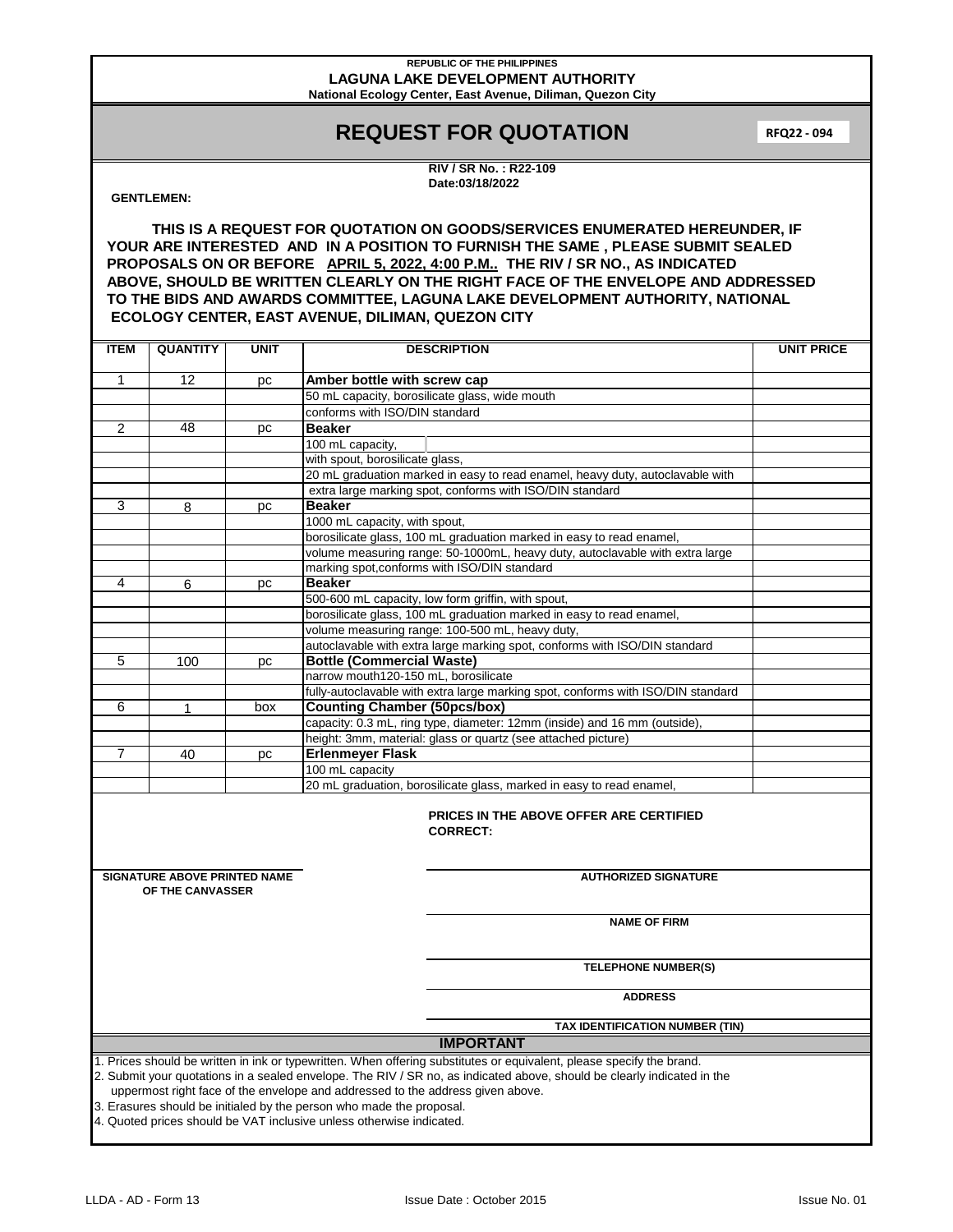# **REQUEST FOR QUOTATION**

**RFQ22 - 094**

**RIV / SR No. : R22- 109 Date:03/18/2022**

## **GENTLEMEN:**

| <b>ITEM</b>                                                                                                                                                                                               | <b>QUANTITY</b>                                                      | <b>UNIT</b> | <b>DESCRIPTION</b>                                                           | <b>UNIT PRICE</b> |  |
|-----------------------------------------------------------------------------------------------------------------------------------------------------------------------------------------------------------|----------------------------------------------------------------------|-------------|------------------------------------------------------------------------------|-------------------|--|
|                                                                                                                                                                                                           |                                                                      |             | heavy duty, autoclavable, conforms with ISO/DIN standards                    |                   |  |
| 8                                                                                                                                                                                                         | 3                                                                    | pc          | <b>Erlenmeyer Flask</b>                                                      |                   |  |
|                                                                                                                                                                                                           |                                                                      |             | 1000 mL capacity                                                             |                   |  |
|                                                                                                                                                                                                           |                                                                      |             | 100 mL graduation, borosilicate glass,                                       |                   |  |
|                                                                                                                                                                                                           |                                                                      |             | marked in easy to read enamel, heavy duty, autoclavable,                     |                   |  |
|                                                                                                                                                                                                           |                                                                      |             | conforms with ISO/DIN standards                                              |                   |  |
| 9                                                                                                                                                                                                         | 6                                                                    | рc          | <b>Erlenmeyer Flask</b>                                                      |                   |  |
|                                                                                                                                                                                                           |                                                                      |             | 2000 mL capacity                                                             |                   |  |
|                                                                                                                                                                                                           |                                                                      |             | 200 mL graduation, borosilicate glass,                                       |                   |  |
|                                                                                                                                                                                                           |                                                                      |             | marked in easy to read enamel, heavy duty, autoclavable,                     |                   |  |
|                                                                                                                                                                                                           |                                                                      |             | conforms with ISO/DIN standards                                              |                   |  |
| 10                                                                                                                                                                                                        | 2                                                                    | pk          | Glass tubes (50 pcs/pk)                                                      |                   |  |
|                                                                                                                                                                                                           |                                                                      |             | 50-55 ml capacity (25mm diam), autoclavable with deep-form phenolic cap that |                   |  |
|                                                                                                                                                                                                           |                                                                      |             | that makes tube easy to handle and sealed after autoclaving,                 |                   |  |
|                                                                                                                                                                                                           |                                                                      |             | caps are provided with a glued-in white rubber liner                         |                   |  |
| 11                                                                                                                                                                                                        | $\overline{c}$                                                       | рc          | <b>Graduated Cylinder with spout</b>                                         |                   |  |
|                                                                                                                                                                                                           |                                                                      |             | 1000 mL, graduation interval: 10 mL, with bumper guard, borosilicate glass,  |                   |  |
|                                                                                                                                                                                                           |                                                                      |             | marked in easy to read enamel, heavy duty, autoclavable,                     |                   |  |
|                                                                                                                                                                                                           |                                                                      |             | conforms with ISO/DIN standards                                              |                   |  |
| 12                                                                                                                                                                                                        | 10                                                                   | рc          | <b>Nutrient Bottle</b>                                                       |                   |  |
|                                                                                                                                                                                                           |                                                                      |             | 300mL, airtight with screw cap, material: glass                              |                   |  |
| 13                                                                                                                                                                                                        |                                                                      |             | <b>Petri Dish</b>                                                            |                   |  |
|                                                                                                                                                                                                           | 100                                                                  | рc          | glass, heavy duty, autoclavable, conforms with ISO/DIN standard              |                   |  |
| 14                                                                                                                                                                                                        | 12                                                                   |             | Pipette, Serological                                                         |                   |  |
|                                                                                                                                                                                                           |                                                                      | рc          | 1mL, TC, borosilicate glass, accuracy: 0.02 mL,                              |                   |  |
|                                                                                                                                                                                                           |                                                                      |             | 0.1 mL graduation marked in easy to read enamel, heavy duty, autoclavable,   |                   |  |
|                                                                                                                                                                                                           |                                                                      |             | conforms with ISO/DIN standard                                               |                   |  |
|                                                                                                                                                                                                           |                                                                      |             |                                                                              |                   |  |
| <b>PRICES IN THE ABOVE OFFER ARE CERTIFIED</b><br><b>CORRECT:</b>                                                                                                                                         |                                                                      |             |                                                                              |                   |  |
|                                                                                                                                                                                                           | <b>SIGNATURE ABOVE PRINTED NAME</b>                                  |             | <b>AUTHORIZED SIGNATURE</b>                                                  |                   |  |
|                                                                                                                                                                                                           | OF THE CANVASSER                                                     |             |                                                                              |                   |  |
|                                                                                                                                                                                                           |                                                                      |             |                                                                              |                   |  |
|                                                                                                                                                                                                           |                                                                      |             | <b>NAME OF FIRM</b>                                                          |                   |  |
|                                                                                                                                                                                                           |                                                                      |             |                                                                              |                   |  |
|                                                                                                                                                                                                           |                                                                      |             | <b>TELEPHONE NUMBER(S)</b>                                                   |                   |  |
|                                                                                                                                                                                                           |                                                                      |             | <b>ADDRESS</b>                                                               |                   |  |
|                                                                                                                                                                                                           |                                                                      |             |                                                                              |                   |  |
| TAX IDENTIFICATION NUMBER (TIN)<br><b>IMPORTANT</b>                                                                                                                                                       |                                                                      |             |                                                                              |                   |  |
|                                                                                                                                                                                                           |                                                                      |             |                                                                              |                   |  |
| 1. Prices should be written in ink or typewritten. When offering substitutes or equivalent, please specify the brand.                                                                                     |                                                                      |             |                                                                              |                   |  |
| 2. Submit your quotations in a sealed envelope. The RIV / SR no, as indicated above, should be clearly indicated in the<br>uppermost right face of the envelope and addressed to the address given above. |                                                                      |             |                                                                              |                   |  |
|                                                                                                                                                                                                           | 3. Erasures should be initialed by the person who made the proposal. |             |                                                                              |                   |  |
| 4. Quoted prices should be VAT inclusive unless otherwise indicated.                                                                                                                                      |                                                                      |             |                                                                              |                   |  |
|                                                                                                                                                                                                           |                                                                      |             |                                                                              |                   |  |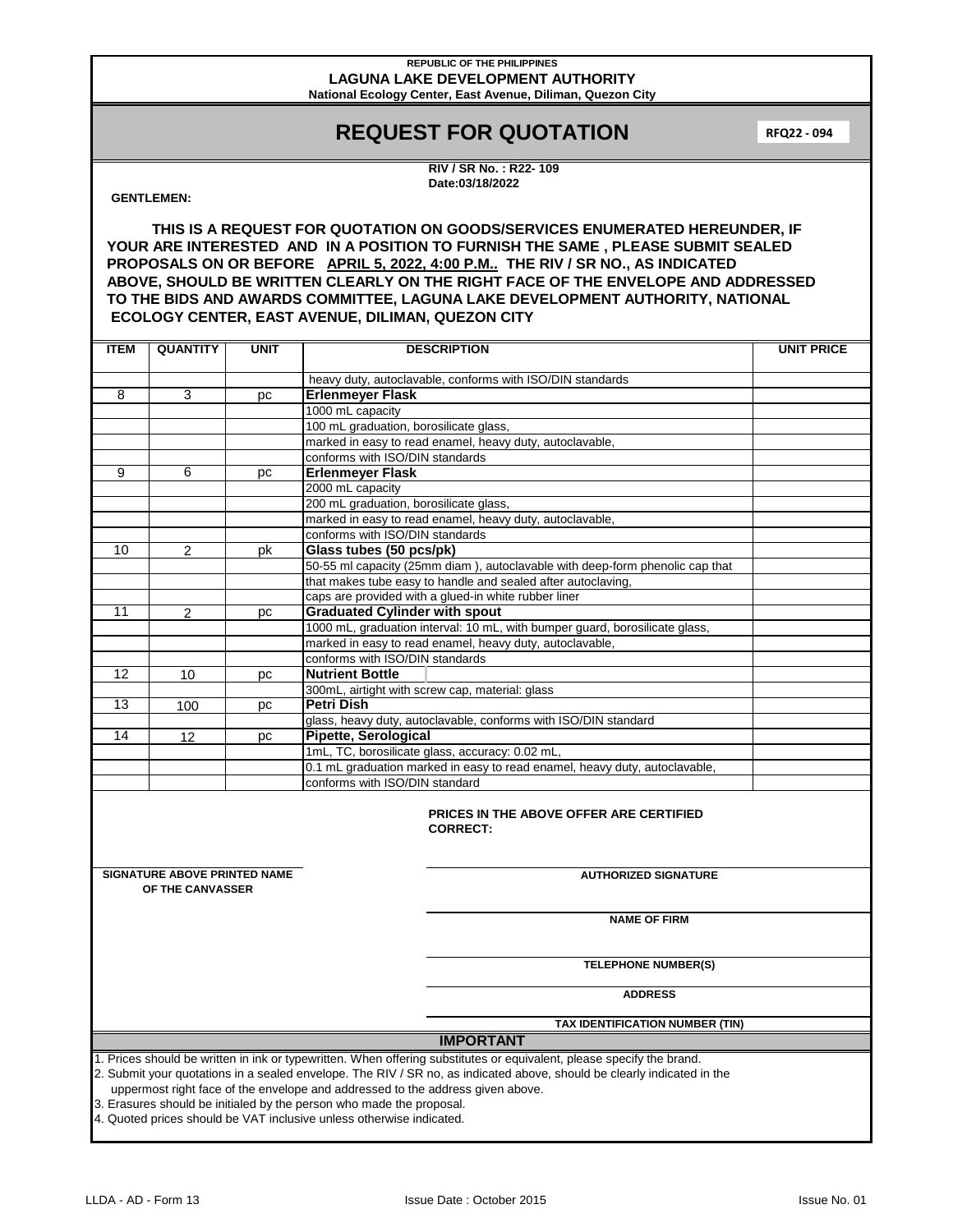# **REQUEST FOR QUOTATION**

**RFQ22 - 094**

**RIV / SR No. : R22- 109 Date:03/18/2022**

## **GENTLEMEN:**

| <b>ITEM</b>                                                                                                                                                                                                                                                                                                                                                                                                                                                                        | <b>QUANTITY</b>                                                   | <b>UNIT</b> | <b>DESCRIPTION</b>                                                          | <b>UNIT PRICE</b> |  |  |
|------------------------------------------------------------------------------------------------------------------------------------------------------------------------------------------------------------------------------------------------------------------------------------------------------------------------------------------------------------------------------------------------------------------------------------------------------------------------------------|-------------------------------------------------------------------|-------------|-----------------------------------------------------------------------------|-------------------|--|--|
| 15                                                                                                                                                                                                                                                                                                                                                                                                                                                                                 | 5                                                                 | рc          | <b>Pipette, Measuring</b>                                                   |                   |  |  |
|                                                                                                                                                                                                                                                                                                                                                                                                                                                                                    |                                                                   |             | 10 mL, borosilicate glass, wide bore                                        |                   |  |  |
|                                                                                                                                                                                                                                                                                                                                                                                                                                                                                    |                                                                   |             | heavy duty, autoclavable, conforms with ISO/DIN standard                    |                   |  |  |
| 16                                                                                                                                                                                                                                                                                                                                                                                                                                                                                 | 5                                                                 | pc          | <b>Pipette, Measuring</b>                                                   |                   |  |  |
|                                                                                                                                                                                                                                                                                                                                                                                                                                                                                    |                                                                   |             | 25 mL, borosilicate glass, wide bore                                        |                   |  |  |
|                                                                                                                                                                                                                                                                                                                                                                                                                                                                                    |                                                                   |             | heavy duty, autoclavable, conforms with ISO/DIN standard                    |                   |  |  |
| 17                                                                                                                                                                                                                                                                                                                                                                                                                                                                                 | 5                                                                 | pc          | <b>Pipette, Measuring</b>                                                   |                   |  |  |
|                                                                                                                                                                                                                                                                                                                                                                                                                                                                                    |                                                                   |             | 50 mL, borosilicate glass, wide bore                                        |                   |  |  |
|                                                                                                                                                                                                                                                                                                                                                                                                                                                                                    |                                                                   |             | heavy duty, autoclavable, conforms with ISO/DIN standard                    |                   |  |  |
| 18                                                                                                                                                                                                                                                                                                                                                                                                                                                                                 | 10                                                                | pc          | <b>Reagent Bottle, with screw cap</b>                                       |                   |  |  |
|                                                                                                                                                                                                                                                                                                                                                                                                                                                                                    |                                                                   |             | 1L capacity, amber, heavy duty, autoclavable,                               |                   |  |  |
|                                                                                                                                                                                                                                                                                                                                                                                                                                                                                    |                                                                   |             | conforms with ISO/DIN standard                                              |                   |  |  |
| 19                                                                                                                                                                                                                                                                                                                                                                                                                                                                                 | 200                                                               | pc          | <b>Scintillating vial</b>                                                   |                   |  |  |
|                                                                                                                                                                                                                                                                                                                                                                                                                                                                                    |                                                                   |             | with screw cap, 20-25 mL capacity, clear                                    |                   |  |  |
|                                                                                                                                                                                                                                                                                                                                                                                                                                                                                    |                                                                   |             | borosilicate glass, autoclavable                                            |                   |  |  |
|                                                                                                                                                                                                                                                                                                                                                                                                                                                                                    |                                                                   |             | confroms with ISO/DIN standards                                             |                   |  |  |
| 20                                                                                                                                                                                                                                                                                                                                                                                                                                                                                 | 100                                                               | рc          | Test tube with screw cap                                                    |                   |  |  |
|                                                                                                                                                                                                                                                                                                                                                                                                                                                                                    |                                                                   |             | 16x125 mm, borosilicate glass                                               |                   |  |  |
|                                                                                                                                                                                                                                                                                                                                                                                                                                                                                    |                                                                   |             | autoclavable with deep-form phenolic cap that makes tube easy to handle and |                   |  |  |
|                                                                                                                                                                                                                                                                                                                                                                                                                                                                                    |                                                                   |             | and sealed after autoclaving                                                |                   |  |  |
|                                                                                                                                                                                                                                                                                                                                                                                                                                                                                    |                                                                   |             | caps are provided with a glued-in white rubber liner                        |                   |  |  |
| 21                                                                                                                                                                                                                                                                                                                                                                                                                                                                                 | 200                                                               | рc          | Test tube with screw cap                                                    |                   |  |  |
|                                                                                                                                                                                                                                                                                                                                                                                                                                                                                    |                                                                   |             | 16x150 mm, borosilicate glass                                               |                   |  |  |
|                                                                                                                                                                                                                                                                                                                                                                                                                                                                                    |                                                                   |             | autoclavable with deep-form phenolic cap that makes tube easy to handle and |                   |  |  |
|                                                                                                                                                                                                                                                                                                                                                                                                                                                                                    |                                                                   |             | and sealed after autoclaving                                                |                   |  |  |
|                                                                                                                                                                                                                                                                                                                                                                                                                                                                                    |                                                                   |             | caps are provided with a glued-in white rubber liner                        |                   |  |  |
|                                                                                                                                                                                                                                                                                                                                                                                                                                                                                    | <b>PRICES IN THE ABOVE OFFER ARE CERTIFIED</b><br><b>CORRECT:</b> |             |                                                                             |                   |  |  |
| <b>SIGNATURE ABOVE PRINTED NAME</b><br>OF THE CANVASSER                                                                                                                                                                                                                                                                                                                                                                                                                            |                                                                   |             | <b>AUTHORIZED SIGNATURE</b>                                                 |                   |  |  |
|                                                                                                                                                                                                                                                                                                                                                                                                                                                                                    | <b>NAME OF FIRM</b>                                               |             |                                                                             |                   |  |  |
|                                                                                                                                                                                                                                                                                                                                                                                                                                                                                    |                                                                   |             | <b>TELEPHONE NUMBER(S)</b>                                                  |                   |  |  |
|                                                                                                                                                                                                                                                                                                                                                                                                                                                                                    |                                                                   |             | <b>ADDRESS</b>                                                              |                   |  |  |
| TAX IDENTIFICATION NUMBER (TIN)                                                                                                                                                                                                                                                                                                                                                                                                                                                    |                                                                   |             |                                                                             |                   |  |  |
| <b>IMPORTANT</b>                                                                                                                                                                                                                                                                                                                                                                                                                                                                   |                                                                   |             |                                                                             |                   |  |  |
| 1. Prices should be written in ink or typewritten. When offering substitutes or equivalent, please specify the brand.<br>2. Submit your quotations in a sealed envelope. The RIV / SR no, as indicated above, should be clearly indicated in the<br>uppermost right face of the envelope and addressed to the address given above.<br>3. Erasures should be initialed by the person who made the proposal.<br>4. Quoted prices should be VAT inclusive unless otherwise indicated. |                                                                   |             |                                                                             |                   |  |  |